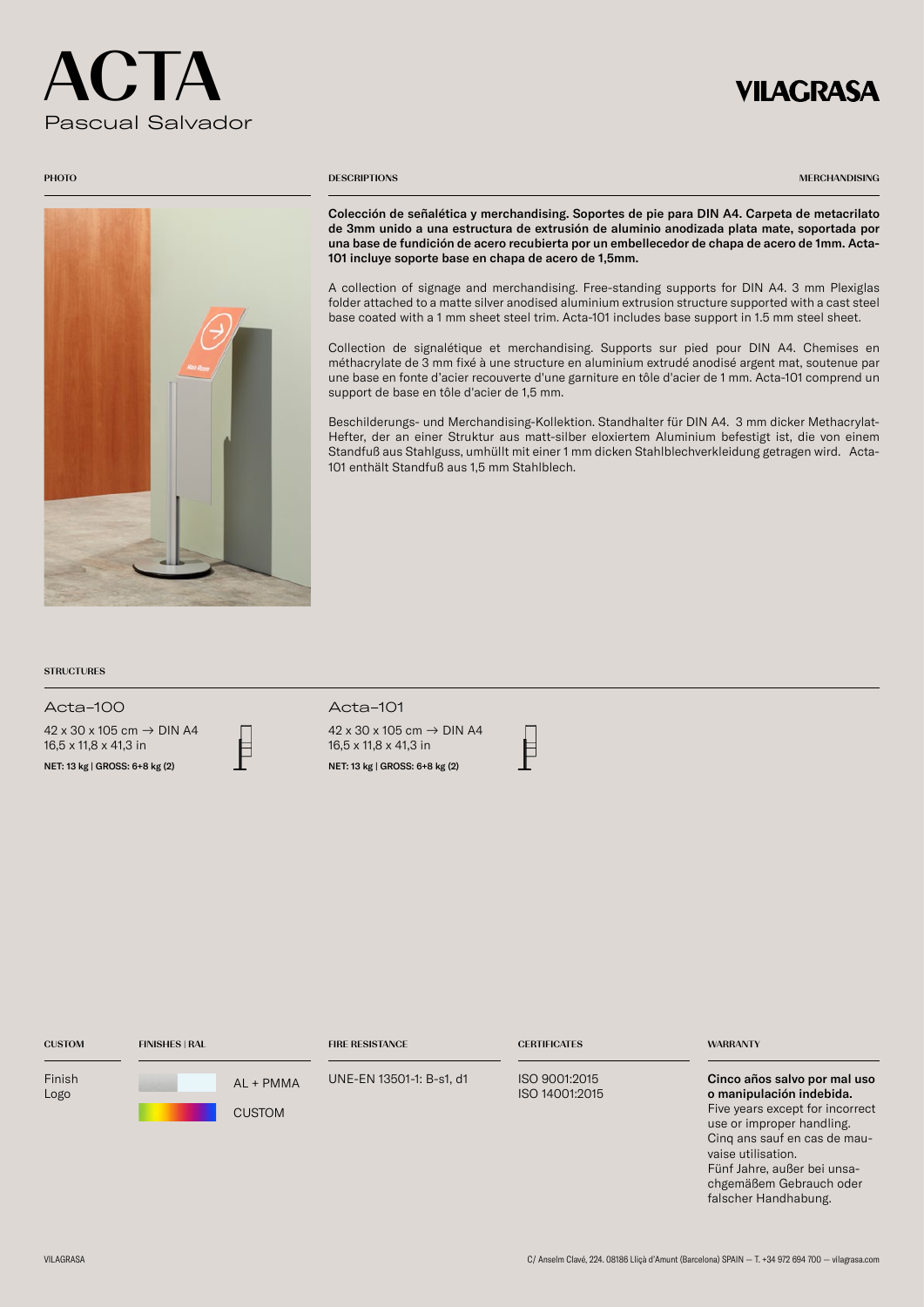# $\mathsf{C}$ . LA Pascual Salvador

## **VILAGRASA**



### PHOTO **DESCRIPTIONS**

MERCHANDISING

Colección de porta folletos de sobremesa transparente. En metacrilato de 3mm con embellecedor de aluminio extrusionado anodizado plata mate.

Transparent desktop brochure holder collection. Available in 3 mm Plexiglas with matte silver anodised aluminium trim.

Collection de porte-brochures de bureau transparent. En méthacrylate de 3 mm avec garniture en aluminium extrudé anodisé argent mat.

Kollektion von transparenten Tisch-Broschürenhaltern. Aus 3 mm starkem Methacrylat mit Verzierung aus extrudiertem Aluminium, eloxiert, matt-silberfarben.

### **STRUCTURES**

## ISO 9001:2015 ISO 14001:2015 Cinco años salvo por mal uso o manipulación indebida. CERTIFICATES WARRANTY CUSTOM FINISHES | RAL FIRE RESISTANCE Acta-10 Acta-11 Acta-20 Acta-21 12,2 x 9,5 x 21,8 cm → 1/3 DIN A4 4,8 x 3,7 x 8,6 in 17,1 x 9,5 x 21,8 cm → DIN A5 6,7 x 3,7 x 8,6 in 30 x 9,5 x 21,8 cm → 1/3 DIN A4 11,8 x 3,7 x 8,6 in 30 x 9,5 x 21,8 cm → DIN A5 11,8 x 3,7 x 8,6 in NET: 0,9 kg | GROSS: Net COLORED A NET: 0,9 kg | GROSS: Net COLORED A NET: 0,9 kg | GROSS: 1 kg NET: 0,9 kg | GROSS: 1 kg NET: 0,9 kg | GROSS: 1 kg Logo UNE-EN 13501-1: B-s1, d1 PMMA + AL

Five years except for incorrect use or improper handling. Cinq ans sauf en cas de mauvaise utilisation. Fünf Jahre, außer bei unsachgemäßem Gebrauch oder falscher Handhabung.

### VILAGRASA C/ Anselm Clavé, 224. 08186 Lliçà d'Amunt (Barcelona) SPAIN — T. +34 972 694 700 — vilagrasa.com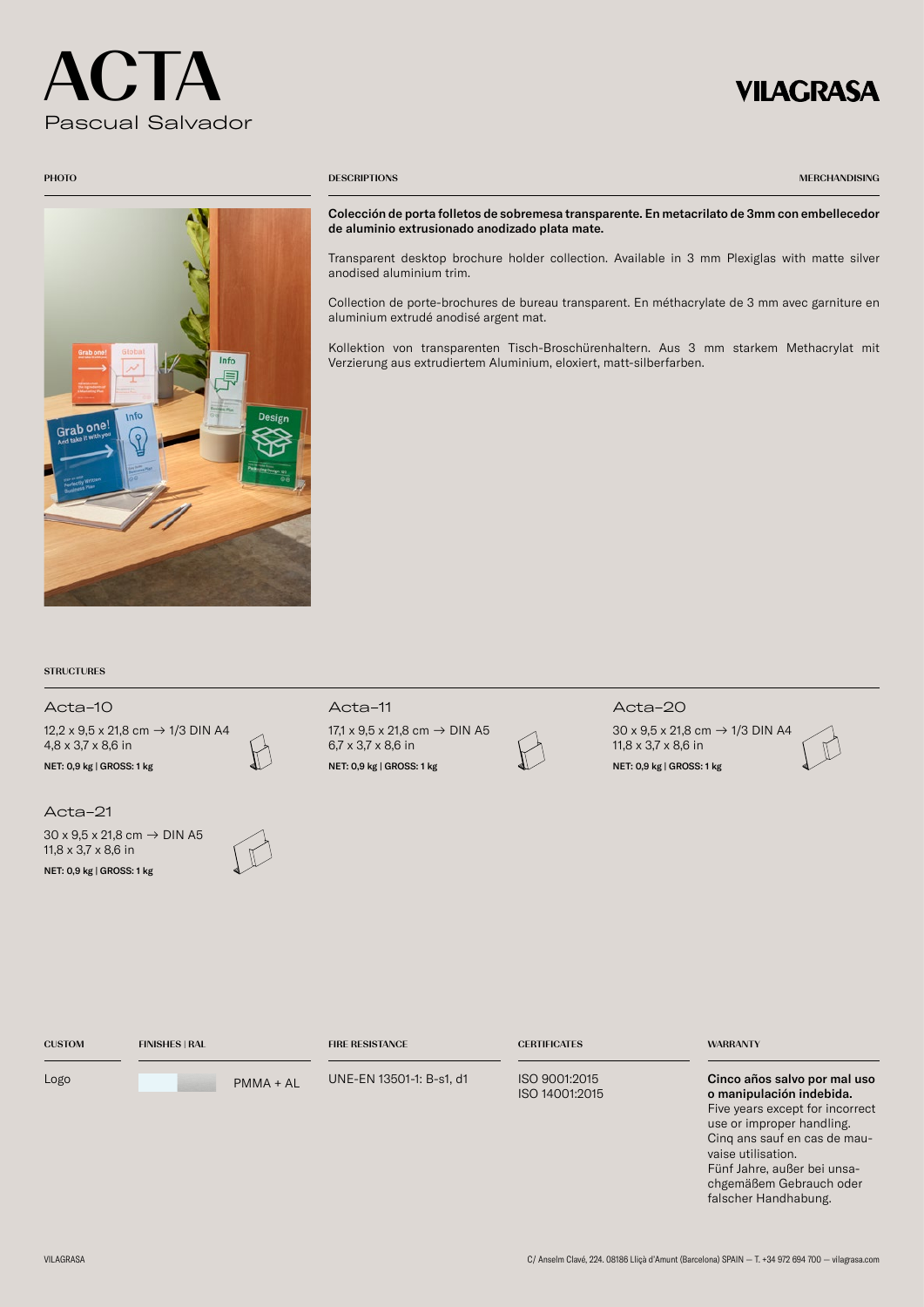# $\blacksquare$ Pascual Salvador

# **VILAGRASA**

MERCHANDISING



### **PHOTO** DESCRIPTIONS

Colección de porta folletos murales y de pie. Estructuras en perfilería de aluminio extrusionado anodizado plata mate. Cajetines en metacrilato de 3mm transparente. Disponible en 3 medidas para diferentes formatos de cajetines. Versiones de pie en 1 o 2 caras. Base de fundición de acero con embellecedor de chapa de acero de 1mm.

A collection of wall-mounted and free-standing brochure-holders. Matte silver anodised extruded aluminium profile structures. Transparent 3 mm Plexiglas cases. Available in 3 sizes for different case formats. 1- or 2-sided free-standing versions. Cast steel base with 1 mm steel sheet trim.

Collection de porte-brochures muraux et sur pied. Structures en profilés d'aluminium extrudé anodisé argent mat. Compartiments transparents en méthacrylate de 3 mm. Disponible en 3 tailles pour différents formats de compartiments. Versions sur pied simple ou double. Base en fonte d'acier avec garniture en tôle d'acier de 1 mm.

Kollektion von Wand- und Standbroschürenhaltern. Gestelle aus extrudiertem Aluminiumprofil, eloxiert, matt-silberfarben. Fächer aus 3 mm transparentem Methacrylat. Erhältlich in 3 Größen für verschiedene Fachformate. 1- oder 2-seitige Standausführungen. Stahlgussfuß mit Verkleidung aus 1 mm Stahlblech.

| <b>DIN A4 BROCHURES</b>                                                    | <b>DIN A5 BROCHURES</b>                                                                    | 1/3 DIN A4 BROCHURES                                                           |
|----------------------------------------------------------------------------|--------------------------------------------------------------------------------------------|--------------------------------------------------------------------------------|
| Acta-350                                                                   | Acta-360                                                                                   | Acta-340                                                                       |
| 110,5 x 7,5 x 109,3 cm $\rightarrow$ 12 h.<br>$43.5 \times 3 \times 43$ in | $80 \times 7.5 \times 108.6$ cm $\rightarrow$ 16 h.<br>Î<br>$31.5 \times 3 \times 42.7$ in | 80 x 7.5 x 108.6 cm $\rightarrow$ 20 h.<br>闢<br>$31.5 \times 3 \times 42.7$ in |
| NET: 13 kg   GROSS: 7+7 kg (2)                                             | NET: 13 kg   GROSS: 7+7 kg (2)                                                             | NET: 13 kg   GROSS: 7+7 kg (2)                                                 |
| Acta-310 & Acta-311                                                        | Acta-305 & Acta-306                                                                        | Acta-300 & Acta-301                                                            |
| $310 \rightarrow 1$ side: 12 h.<br>311 $\rightarrow$ 2 sides: 24 h.        | $305 \rightarrow 1$ side: 16 h.<br>$306 \rightarrow 2$ sides: 32 h.                        | $300 \rightarrow 1$ side: 20 h.<br>$301 \rightarrow 2$ sides: 40 h.            |
| 137,8 x 30 x 179,6 cm<br>$54.3 \times 11.8 \times 70.1$ in                 | 107,4 x 30 x 179,6 cm<br>$42.3 \times 11.8 \times 70.1$ in                                 | 107,4 x 30 x 179,6 cm<br>$42.3 \times 11.8 \times 70.1$ in                     |
| MET. 39 $\kappa$   CDOCC, 10 $\kappa$ 12 $\kappa$ (2)                      | $NET. 28 kS$ CDOCC. $10.516 kS$ (2)                                                        | ₾<br>$NET. 28 kS$ CDOCC. $10.512 kS$ (2)                                       |

NET: 28 kg | GROSS: 10+5+16 kg (3) NET: 28 kg | GROSS: 10+5+16 kg (3) NET: 28 kg | GROSS: 10+5+16 kg (3)

\*h = holders

Fin Log

| <b>CUSTOM</b>  | <b>FINISHES   RAL</b>      | <b>FIRE RESISTANCE</b>   | <b>CERTIFICATES</b>             | <b>WARRANTY</b>                                                                             |
|----------------|----------------------------|--------------------------|---------------------------------|---------------------------------------------------------------------------------------------|
| Finish<br>Logo | AL + PMMA<br><b>CUSTOM</b> | UNE-EN 13501-1: B-s1, d1 | ISO 9001:2015<br>ISO 14001:2015 | Cinco años salvo por mal uso<br>o manipulación indebida.<br>Five years except for incorrect |
|                |                            |                          |                                 | use or improper handling.                                                                   |

Cinq ans sauf en cas de mauvaise utilisation. Fünf Jahre, außer bei unsachgemäßem Gebrauch oder falscher Handhabung.

VILAGRASA C/ Anselm Clavé, 224. 08186 Lliçà d'Amunt (Barcelona) SPAIN — T. +34 972 694 700 — vilagrasa.com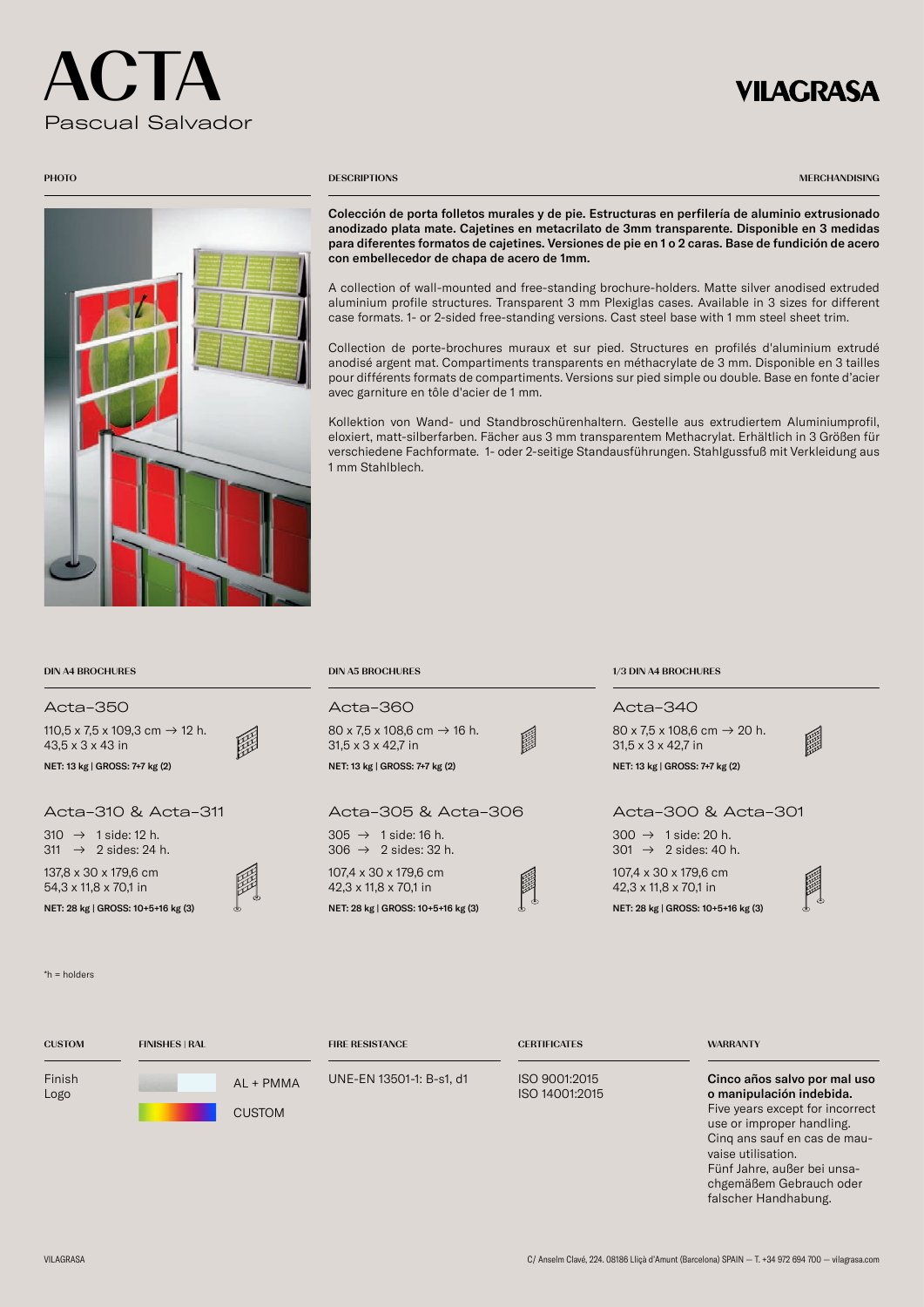# $\blacksquare$ Pascual Salvador

# VILAGRASA



### **PHOTO** DESCRIPTIONS

MERCHANDISING

Colección de porta posters murales, suspendidos y de pie. Estructuras en perfilería de aluminio extrusionado anodizado plata mate. Carpeta en metacrilato de 3mm transparente sobre plancha de cartón marrón. Póster protegido por plancha de policarbonato de 1mm. Remplazo del poster sencillo sin necesidad de desmontar la estructura. Disponible en 2 medidas diferentes y en formato mural, y suspendido y de pie de 1 o 2 caras. Base de fundición de acero con embellecedor de chapa de acero de 1mm.

A collection of wall-mounted, suspended and free-standing poster-holders. Matte silver anodised extruded aluminium profile structures. Folder in 3 mm transparent Plexiglas mounted on a brown cardboard sheet. Poster protected with a 1 mm polycarbonate sheet. Easy poster replacement without the need to dismantle the frame. Available in 2 different sizes and in a wall-mounted and suspended format and 1- or 2-sided free-standing format. Cast steel base with 1 mm steel sheet trim.

Collection de porte-affiches muraux, suspendus et sur pied. Structures en profilés d'aluminium extrudé anodisé argent mat. Chemise transparente en méthacrylate de 3 mm sur carton marron. Affiche protégée par une feuille de polycarbonate de 1 mm. Remplacement simple de l'affiche sans avoir besoin de démonter la structure. Disponible dans 2 tailles différentes et en format mural, suspendu et sur pied simple ou double. Base en fonte d'acier avec garniture en tôle d'acier de 1 mm.

Kollektion von Wand-, Hänge- und Standplakathaltern. Gestelle aus extrudiertem Aluminiumprofil, eloxiert, matt-silberfarben. Transparenter Hefter aus 3 mm Methacrylat auf brauner Kartonplatte. Plakat geschützt durch eine 1 mm dicke Polycarbonatplatte. Einfacher Austausch der Plakate, ohne dass das Gestell demontiert werden muss. Erhältlich in 2 verschiedenen Größen im Wand-, Hängeund Standformat, 1- oder 2-seitig. Stahlgussfuß mit Verkleidung aus 1 mm Stahlblech.

### 100 X 70 POSTER 70 X 50 POSTER 70 X 50 POSTER

| Acta-130/1 & Acta-120/1 & Acta-121/1                                                                                            |                        | Acta-130/2 & Acta-120/2 & Acta-121/2                                                                                               |                 |
|---------------------------------------------------------------------------------------------------------------------------------|------------------------|------------------------------------------------------------------------------------------------------------------------------------|-----------------|
| 130/1 $\rightarrow$ Poster display<br>120/1 $\rightarrow$ Hanging poster: 1 side<br>121/1 $\rightarrow$ Hanging poster: 2 sides |                        | $130/2 \rightarrow$ Poster display<br>Hanging poster: 1 side<br>$120/2 \rightarrow$<br>121/2 $\rightarrow$ Hanging poster: 2 sides |                 |
| 80 x 6,2 x 106 cm<br>$31,5 \times 2,4 \times 41,7$ in                                                                           |                        | 60 x 6,2 x 70,6 cm<br>$23.6 \times 2.4 \times 27.8$ in                                                                             |                 |
| NET: 7,5 kg   GROSS: 8 kg                                                                                                       |                        | NET: 7,5 kg   GROSS: 8 kg                                                                                                          |                 |
| Acta-110/1 & Acta-111/1                                                                                                         |                        | Acta-110/2 & Acta-111/2                                                                                                            |                 |
| 110/1 $\rightarrow$ 1 side<br>111/1 $\rightarrow$ 2 sides                                                                       |                        | $110/2 \rightarrow 1$ side<br>111/2 $\rightarrow$ 2 sides                                                                          |                 |
| 107,3 x 30 x 190,6cm<br>$42,2 \times 11,8 \times 75$ in                                                                         |                        | 87,3 x 30 x 190,6cm<br>34,4 x 11,8 x 75 in                                                                                         |                 |
| NET: 28 kg   GROSS: 13+16 kg (2)                                                                                                |                        | NET: 28 kg   GROSS: 13+16 kg (2)                                                                                                   |                 |
|                                                                                                                                 |                        |                                                                                                                                    |                 |
| <b>CUSTOM</b><br><b>FINISHES   RAL</b>                                                                                          | <b>FIRE RESISTANCE</b> | <b>CERTIFICATES</b>                                                                                                                | <b>WARRANTY</b> |

UNE-EN 13501-1: B-s1, d1

ISO 9001:2015 ISO 14001:2015

Cinco años salvo por mal uso o manipulación indebida. Five years except for incorrect use or improper handling. Cinq ans sauf en cas de mauvaise utilisation. Fünf Jahre, außer bei unsachgemäßem Gebrauch oder falscher Handhabung.

Finish Logo Sizes Design

CUSTOM

 $\Delta I$  + PMMA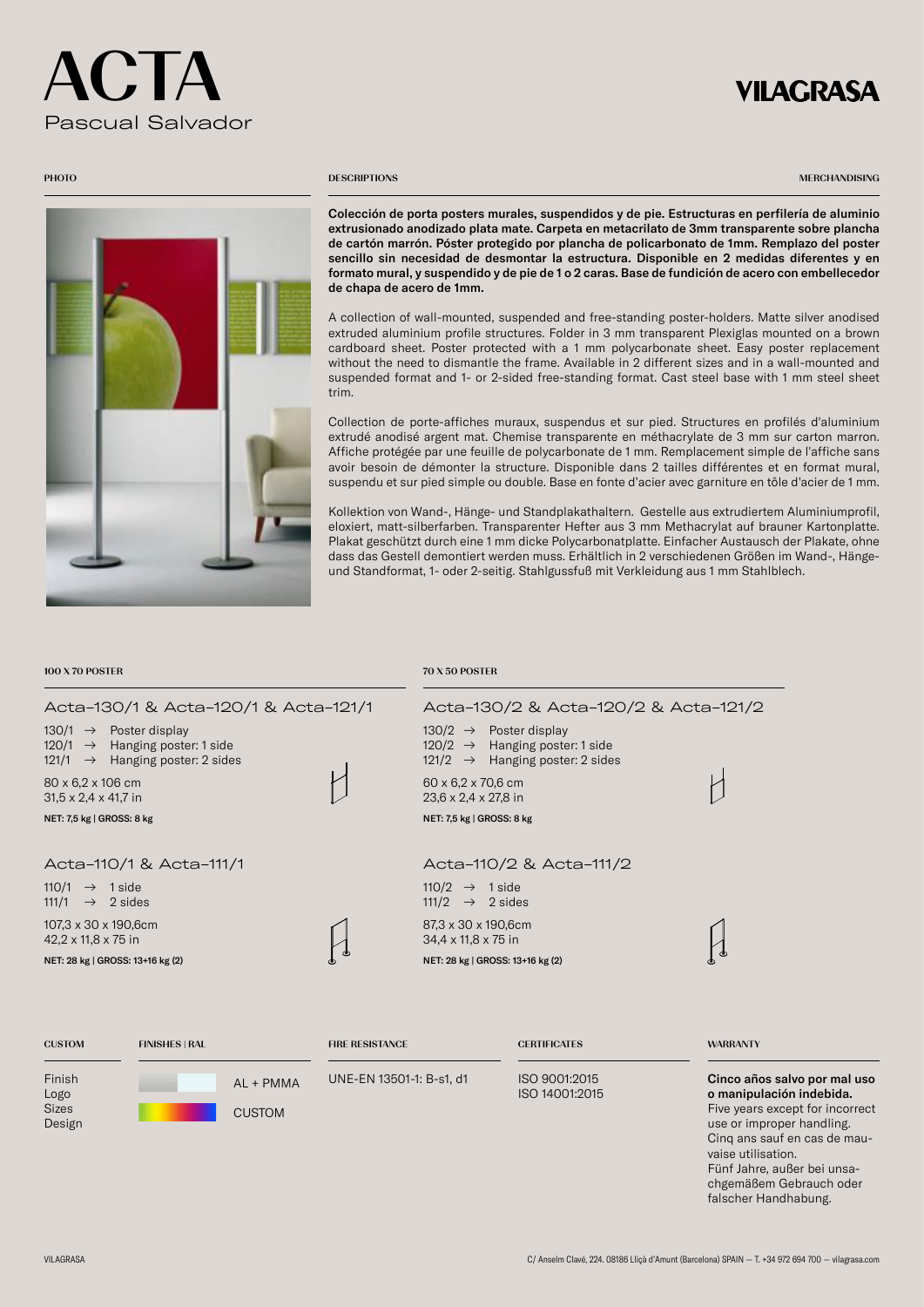# ACTA Pascual Salvador

## VILAGRASA

MERCHANDISING



### **PHOTO** DESCRIPTIONS

Colección de revisteros. Estructura de perfil de aluminio extrusionado anodizado plata mate. Estantes en chapa de acero de 1mm. Fácil montaje de los estantes sobre la estructura. Disponible en 2 anchos. En versión de pie, disponible en 1 o 2 caras. Base de fundición de acero con embellecedor de chapa de acero de 1mm.

A collection of magazine racks. Matte silver anodised extruded aluminium profile structure. 1 mm steel sheet shelves. Shelves are easily mounted on the frame. Available in 2 widths. 1- or 2-sided free-standing versions. Cast steel base with 1 mm steel sheet trim.

Collection de porte-revues. Structure en profilé d'aluminium extrudé anodisé argent mat. Étagères en tôle d'acier de 1 mm. Montage facile des étagères sur la structure. Disponible en 2 largeurs. En version sur pied, disponible simple ou double. Base en fonte d'acier avec garniture en tôle d'acier de 1 mm.

Kollektion von Prospektständern. Gestell aus extrudiertem Aluminiumprofil, eloxiert, mattsilberfarben. Abstellfächer aus 1 mm Stahlblech. Einfache Montage der Abstellfächer an Gestell. Erhältlich in 2 Breiten. Standausführung 1- oder 2-seitig erhältlich. Stahlgussfuß mit Verkleidung aus 1 mm Stahlblech.

### 4 DIN A4 BROCHURES 3 DIN A4 BROCHURES

Acta-372 Acta-370

110 x 15 x 104,2 cm 43,3 x 5,9 x 41 in

### Acta-332 & Acta-333 Acta-330 & Acta-331

CUSTOM FINISHES | RAL FIRE RESISTANCE

**CUSTOM** 

137,4 x 30 x 179,6 cm 54,1 x 11,8 x 70,1 in NET: 38 kg | GROSS: 8+13+16 kg (3) NET: 34 kg | GROSS: 7+12+16 kg (3)  $332 \rightarrow 1$  side  $333 \rightarrow 2$  sides



AL + 9006 UNE-EN 13501-1: A1-s1, d0



107,3 x 30 x 179,6 cm 42,2 x 11,8 x 70,1 in  $331 \rightarrow 2$  sides



 $\beta$ 

ISO 9001:2015 ISO 14001:2015

CERTIFICATES WARRANTY

Cinco años salvo por mal uso o manipulación indebida. Five years except for incorrect use or improper handling. Cinq ans sauf en cas de mauvaise utilisation. Fünf Jahre, außer bei unsachgemäßem Gebrauch oder falscher Handhabung.

Finish Logo Sizes Design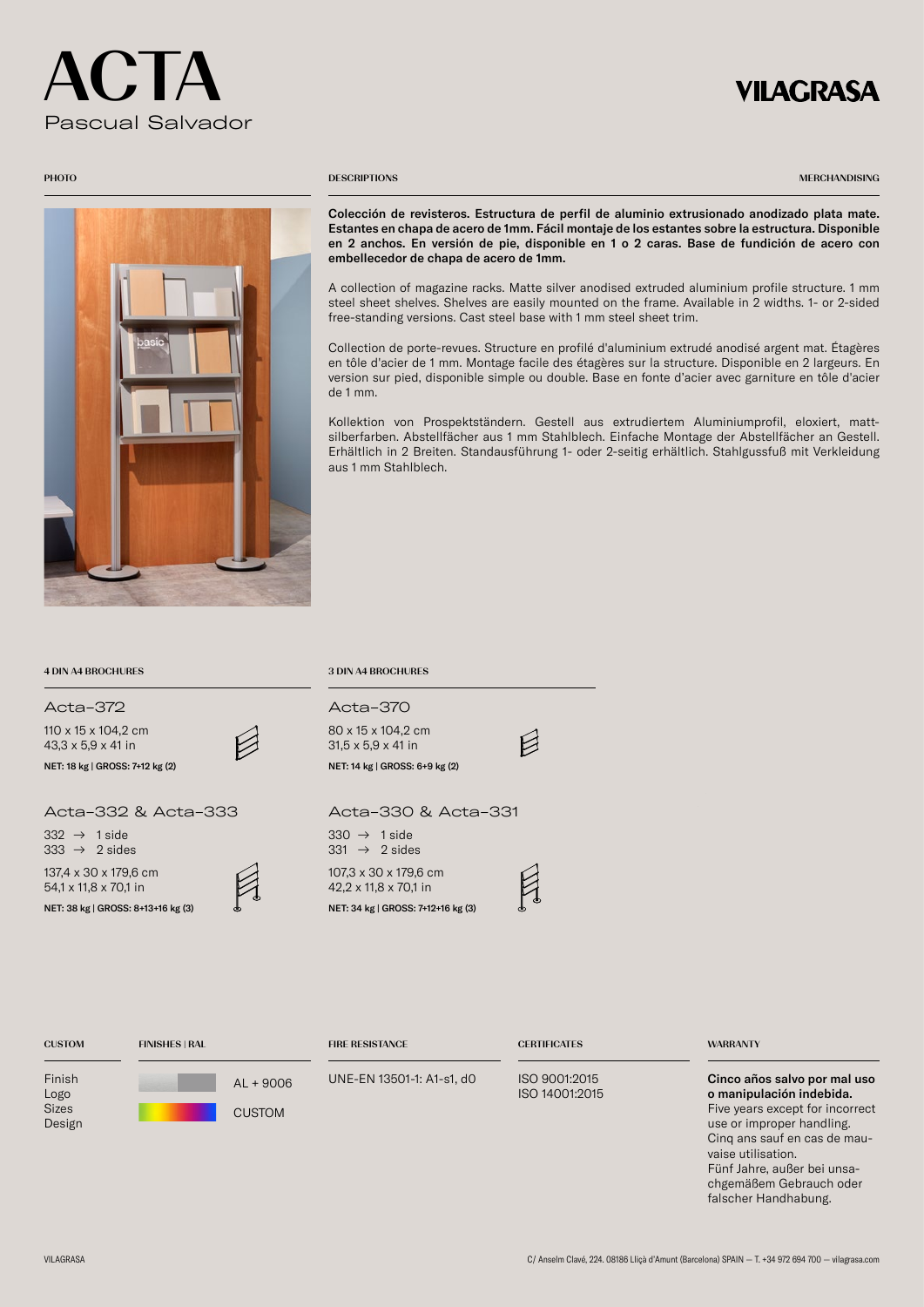# $\mathsf C$ . LA Pascual Salvador

# **VILAGRASA**



### **PHOTO** DESCRIPTIONS

MERCHANDISING

Cartelera de avisos mural y de pie. Estructura en perfil de aluminio anodizado plata mate. Panel perforado en chapa de acero de 0,8mm y espuma de poliestireno de 10mm, preparado para la colocación de chinchetas e imanes. Base de fundición de acero con embellecedor de chapa de acero de 1mm. Accesorios disponibles: revistero, porta folletos y otros accesorios.

Wall-mounted and free-standing bulletin board. Matte silver anodised aluminium profile structure. 0.8 mm steel sheet and 10 mm polystyrene foam perforated panel designed for sticking pins and magnets on. Cast steel base with 1 mm steel sheet trim. Accessories available include magazine rack, brochure holder and other accessories.

Panneau d'affichage mural et sur pied. Structure en profilé d'aluminium anodisé argent mat. Panneau perforé en tôle d'acier de 0,8 mm et mousse de polystyrène de 10 mm, prévue pour des punaises et aimants. Base en fonte d'acier avec garniture en tôle d'acier de 1 mm. Accessoires disponibles : porte-revues, porte-brochures et autres accessoires.

Wand- und Stand-Infodisplay Gestell aus eloxiertem Aluminiumprofil, matt-silberfarben. Perforierte Tafel aus 0,8 mm Stahlblech und 10 mm Polystyrolschaum, geeignet für die Anbringung von Pin-Nadeln und Magneten. Stahlgussfuß mit Verkleidung aus 1 mm Stahlblech. Erhältliches Zubehör: Broschürenhalter, Prospekthalter und weiteres Zubehör.

80 x 6,2 x 99 cm 31,5 x 2,4 x 39 in NET: 11,5 kg | GROSS: 12 kg NET: 2,5 kg | GROSS: 3 kg NET: 2,5 kg | GROSS: 3 kg NET: 2,5 kg | GROSS: 3 kg NET: 2,5 kg | GROSS: 3 kg NET: 2,5 kg | GROSS: 3 kg NET: 2,5 kg | GROSS: 3 kg NET: 2,5 kg | GROSS: 3 kg NET: 2,5 kg

### Acta-401

107,3 x 30 x 190,6 cm 42,2 x 11,8 x 75 in NET: 33 kg | GROSS: 12+16 kg (2)



49,5 x 4,3 x 30,5 cm 19,5 x 1,7 x 12 in

Acta-200/1 & 202/1

 $200/1 \rightarrow 1$  side  $202/1 \rightarrow 2$  sides 69,5 x 4,3 x 30,5 cm 27,4 x 1,7 x 12 in NET: 2,5 kg | GROSS: 3 kg



## Acta-410 Acta-200/2 Acta-220/1

69,5 x 11,7 x 33,2 cm 27,4 x 4,9 x 13,1 in

Set of casters for 2 bases. Acta-250

12 black round magnets Acta-241

| <b>CUSTOM</b>                            | <b>FINISHES   RAL</b>        | <b>FIRE RESISTANCE</b>   | <b>CERTIFICATES</b>             | <b>WARRANTY</b>                                                                                                                                                                                                                          |
|------------------------------------------|------------------------------|--------------------------|---------------------------------|------------------------------------------------------------------------------------------------------------------------------------------------------------------------------------------------------------------------------------------|
| Finish<br>Logo<br><b>Sizes</b><br>Design | $AL + 9006$<br><b>CUSTOM</b> | UNE-EN 13501-1: B-s1, d1 | ISO 9001:2015<br>ISO 14001:2015 | Cinco años salvo por mal uso<br>o manipulación indebida.<br>Five years except for incorrect<br>use or improper handling.<br>Cing ans sauf en cas de mau-<br>vaise utilisation.<br>Fünf Jahre, außer bei unsa-<br>chgemäßem Gebrauch oder |

falscher Handhabung.